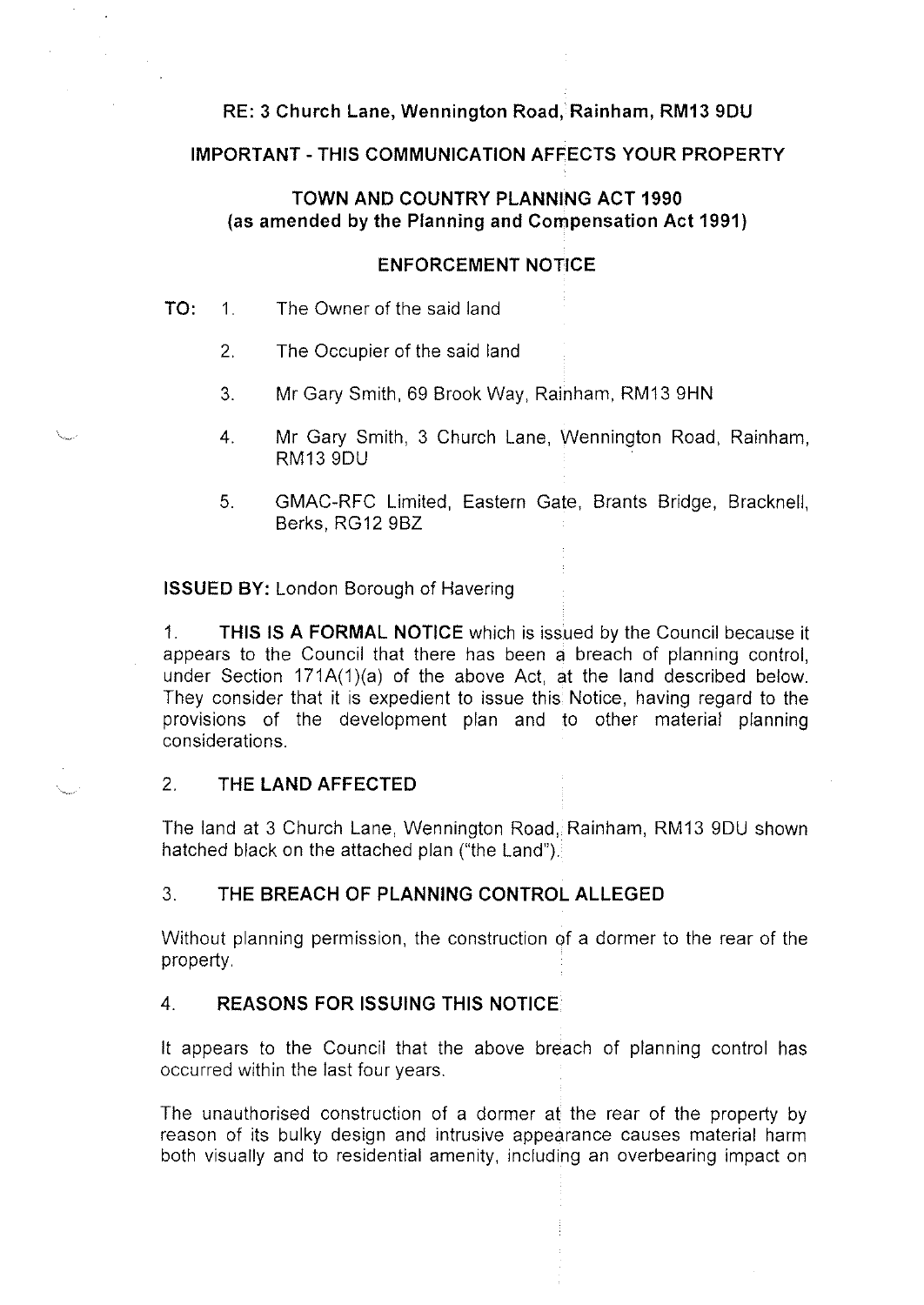neighbouring properties, the streetscene and character and appearance of the Green Belt.

The dormer does not constitute permitted development under the General Permitted Development Order 1995 (as amended).

The Council do not consider that this harm can be overcome by the use of planning conditions.

In making its decision to issue this Notice the Council considered that the unauthorised construction is contrary to the following policies of the Havering Unitary Development Plan: policies ENV1 and GRB14.

## 5. **WHAT YOU ARE REQUIRED TO DO**

(i) Remove the dormer in its entirety

Time for compliance: 3 months from the effective date of this notice.

(ii) Reinstate the roof to its condition prior to the erection of the dormer

Time for compliance: 3 months from the effective date of this notice.

(iii) Remove all materials, machinery, apparatus, equipment and installations brought onto the Land in connection with the removal of the dormer and the re-instatement of the roof to its condition prior to the erection of the dormer

Time for compliance: 3 months from the effective date of this notice.

## 6. **WHEN THIS NOTICE TAKES EFFECT**

This Notice takes effect on 15 May 2007, unless an appeal is made against it beforehand

Dated: 10 April 2007

Signed:

**Authorised Officer** 

on behalf of London Borough of Havering Town Hall Main Road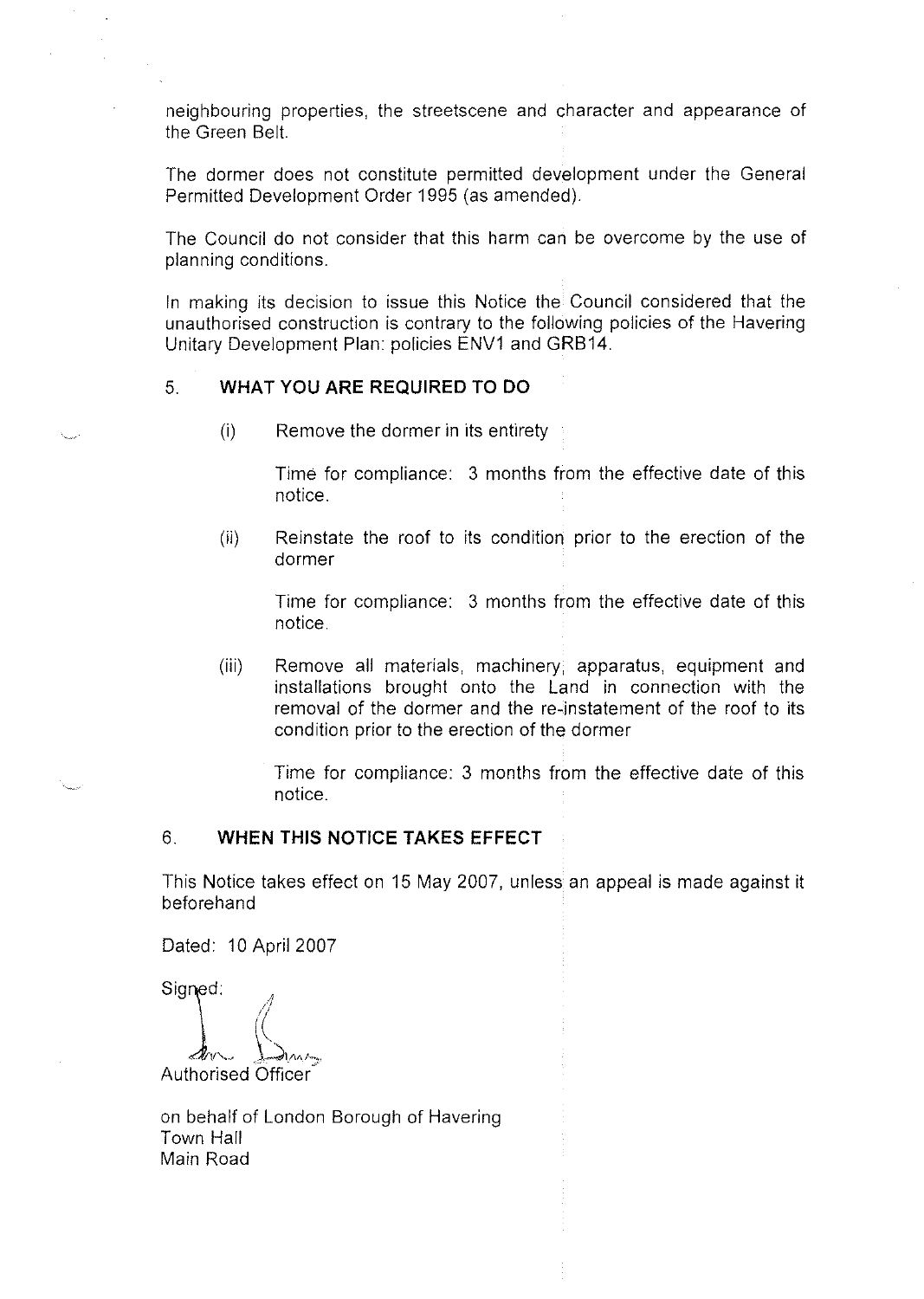## **YOUR RIGHT OF APPEAL**

You can appeal against this Enforcement Notice to the Secretary of State by the 15 May 2007. Further details are given in the attached explanatory note.

## **WHAT HAPPENS IF YOU DO NOT APPEAL**

If you do not appeal against this Enforcement Notice, it will take effect on 15 May 2007 and you must then ensure that the required steps for complying with it, for which you may be held responsible, are taken within the period specified in the Notice.

# **FAILURE TO COMPLY WITH AN ENFORCEMENT NOTICE WHICH HAS TAKEN EFFECT CAN RESULT IN PROSECUTION AND/OR REMEDIAL ACTION BY THE COUNCIL.**

## **EXPLANATORY NOTES**

## **STATUTORY PROVISIONS**

A summary of Sections 171A, 171B and 172 to 177 of the Town and Country Planning Act 1990 (as amended) is enclosed with this Notice.

## **YOUR RIGHT OF APPEAL**

You can appeal against this Notice, but any appeal must be in writing and received, or posted (with the postage paid and properly addressed) in time to be received in the ordinary course of the post, by the Secretary of State before 15 May 2007. The enclosed booklet "Enforcement Appeals - A guide to Procedure" sets out your rights. Read it carefully. If you appeal you should use the enclosed appeal forms. Two copies are for you to send to the Secretary of State if you decide to appeal. The other is for you to keep as a duplicate for your own records. You should also send the Secretary of State a copy of the Enforcement Notice.

#### **GROUNDS OF APPEAL**

The grounds of appeal are set out in Section 174 of the Town and Country Planning Act 1991 and are also set out on page 2 - 5 the enclosed appeal forms.

## **PLANNING APPLICATION FEE**

Should wish to appeal on ground (a) - that planning permission should be granted for the unauthorised use - then a fee of £135 is payable both to the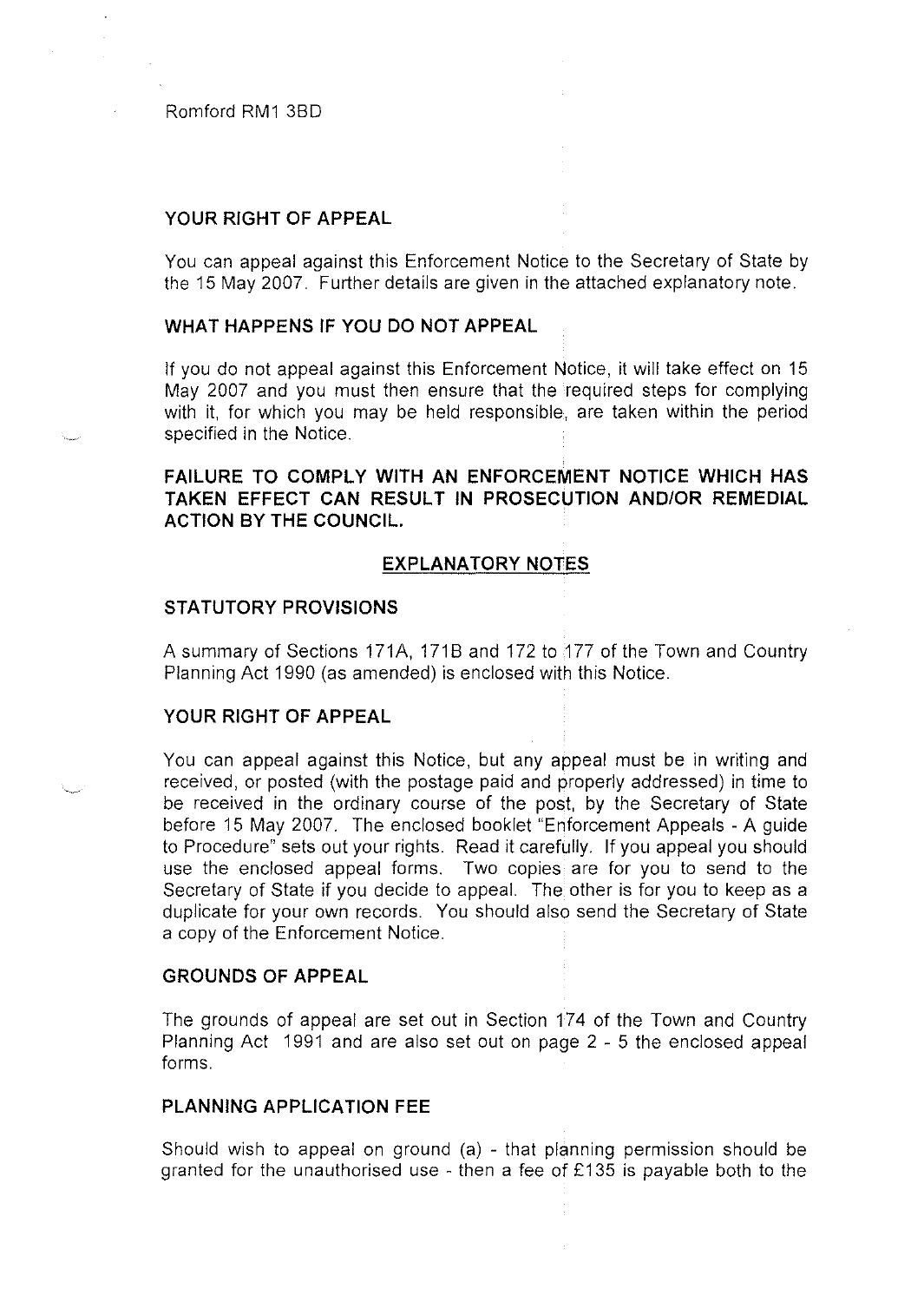Secretary of State and to the Council. If the fees are not paid then that ground of appeal will not be valid.

## **STATEMENT ON GROUNDS OF APPEAL**

You must submit to the Secretary of State, either when giving notice of appeal or within 14 days from the date on which the Secretary of State sends him a notice so requiring him, a statement in writing specifying the grounds on which you are appealing against the enforcement notice and stating briefly the facts on which you propose to rely in support of each of those grounds.

### **RECIPIENTS OF THE ENFORCEMENT NOTICE**

The names and addresses of all the persons on whom the Enforcement Notice has been served are:

- 1. The Owner of the said land
- 2. The Occupier of the said land
- 3. Mr Gary Smith, 69 Brook Way, Rainham, RM13 9HN
- 4. Mr Gary Smith, 3 Church Lane, Wennington Road, Rainham, RM13 9DU
- 5. GMAC-RFC Limited, Eastern Gate, Brants Bridge, Bracknell, Berks, RG 12 9BZ